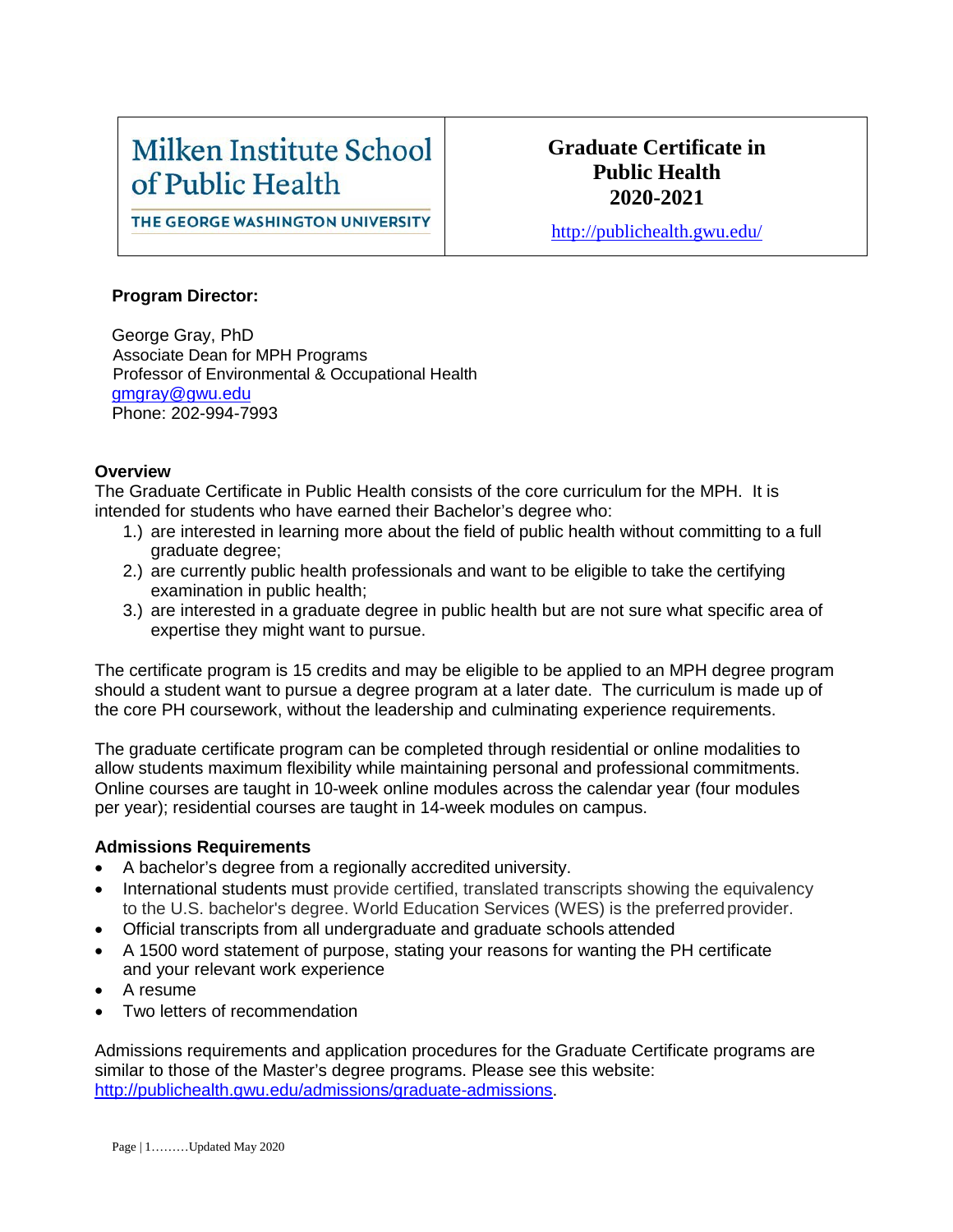#### **Standardized Test Requirements**

- The Graduate Record Exam is not required to apply for the certificate program.
- International students must submit a TOEFL score when English is not the native language. A minimum score of 100 is required on the internet-based test. IELTS is also acceptable. An overall score of 7.0, with no individual score below a 6.0 is needed for admissions.

#### **Transfer Credits**

Up to 3 graduate credits that have not been applied to a previous graduate degree may be transferred to the Certificate. External credits must have been earned from an accredited institution in the last 3 years with a grade of B or better.

#### **Transfer to a Degree Program**

Public Health Graduate Certificate students can transfer as many credits as meet program requirements, to the MPH degree (all 15 certificate credits will count). Graduate Certificate students wishing to transfer to a degree program may apply to do so via the online change of concentration petition after completion of 3 or more courses and a cumulative GPA of 3.0 or better. A grade of B or better is required for a course to be eligible to transfer. Students interested in applying to an MPH degree program should meet with Departmental Advisors regarding program-specific admission requirements.

#### **Time in Program**

The certificate must be completed within 2 years of matriculation.

#### **Program Competencies**

- Apply epidemiological methods to the breadth of settings and situations in public health practice
- Select quantitative and qualitative data collection methods appropriate for a given public health context
- Analyze quantitative and qualitative data using biostatistics, informatics, computer-based programming and software, as appropriate
- Interpret results of data analysis for public health research, policy or practice
- Compare the organization, structure and function of health care, public health and regulatory systems across national and international settings
- Discuss the means by which structural bias, social inequities and racism undermine health and create challenges to achieving health equity at organizational, community and societal levels
- Assess population needs, assets, and capacities that affect communities' health
- Apply awareness of cultural values and practices to the design or implementation of public health policies or programs
- Design a population-based policy, program, project or intervention
- Select methods to evaluate public health programs
- Discuss multiple dimensions of the policy making process, including the roles of ethics and evidence
- Evaluate policies for their impact on public health and health equity
- Communicate audience-appropriate public health content, both in writing and through oral presentation
- Apply systems thinking tools to a public health issue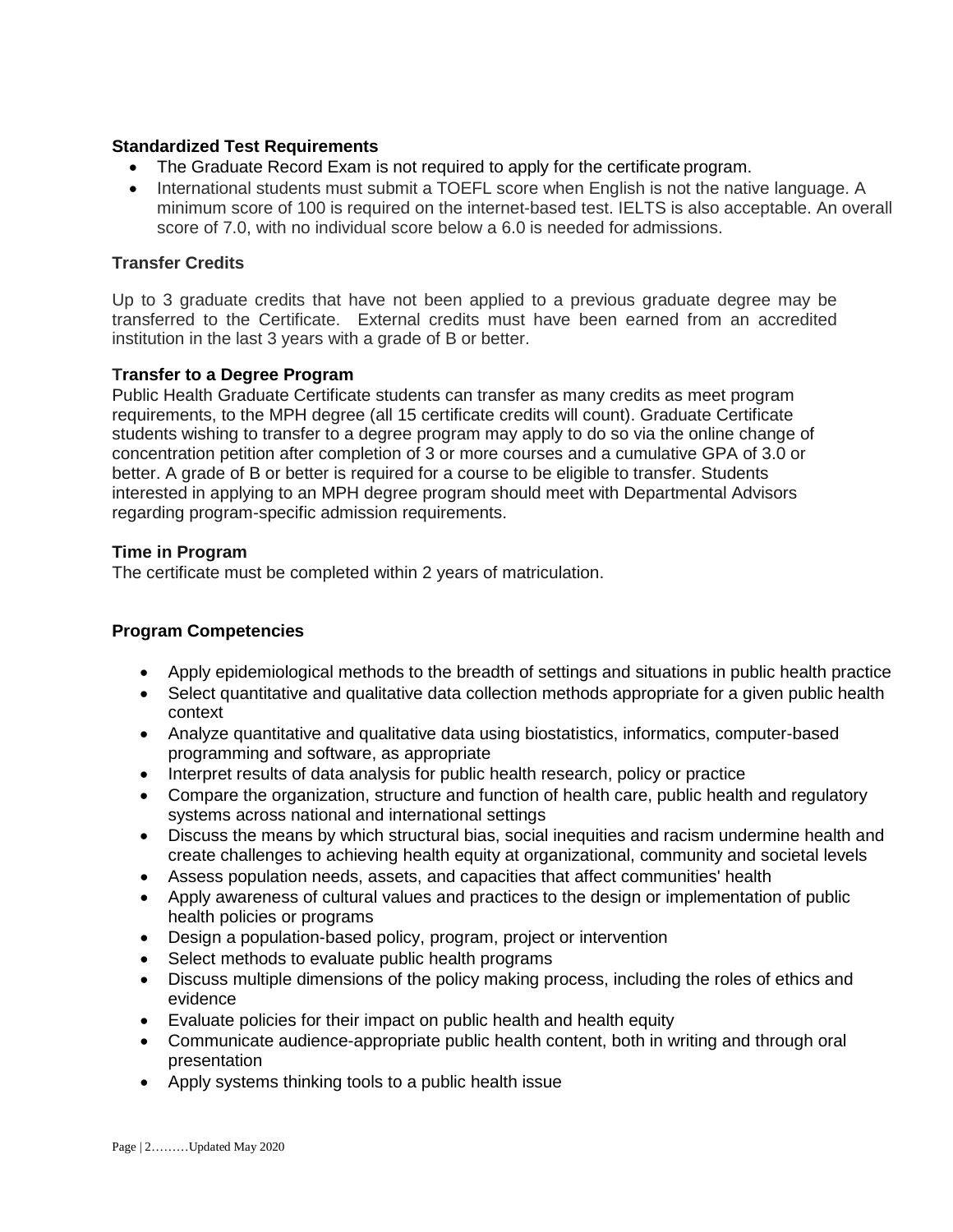#### **NON-ACADEMIC REQUIREMENTS**

#### • **Professional Enhancement**

Students in the certificate program must participate in 8 hours of Professional Enhancement. These activities are pre-approved by an advisor and may be Public Health-related lectures, seminars, and symposia related to your field of study.

Professional Enhancement activities supplement the rigorous academic curriculum of the SPH degree programs and help prepare students to participate actively in the professional community. You can learn more about opportunities for Professional Enhancement via the Milken Institute School of Public Health Listserv, through departmental communications, or by speaking with your advisor.

Students submit a completed **[Professional Enhancement Form](http://publichealth.gwu.edu/academics/forms)** to the Office of Student Records which is required documentation to be cleared for graduation.

#### • **Collaborative Institutional Training Initiative (CITI) Training**

All students are required to complete the Basic [CITI training module](http://www.citiprogram.org/) in Social and Behavioral Research. This online training module for Social and Behavioral Researchers will help new students demonstrate and maintain sufficient knowledge of the ethical principles and regulatory requirements for protecting human subjects - key for any public health research.

#### • **Academic Integrity Quiz**

All Milken Institute School of Public Health students are required to review the University's Code of Academic Integrity and complete the GW Academic Integrity Activity. This activity must be completed within 2 weeks of matriculation. Information on GWSPH Academic Integrity requirements can be found [here.](http://publichealth.gwu.edu/integrity)